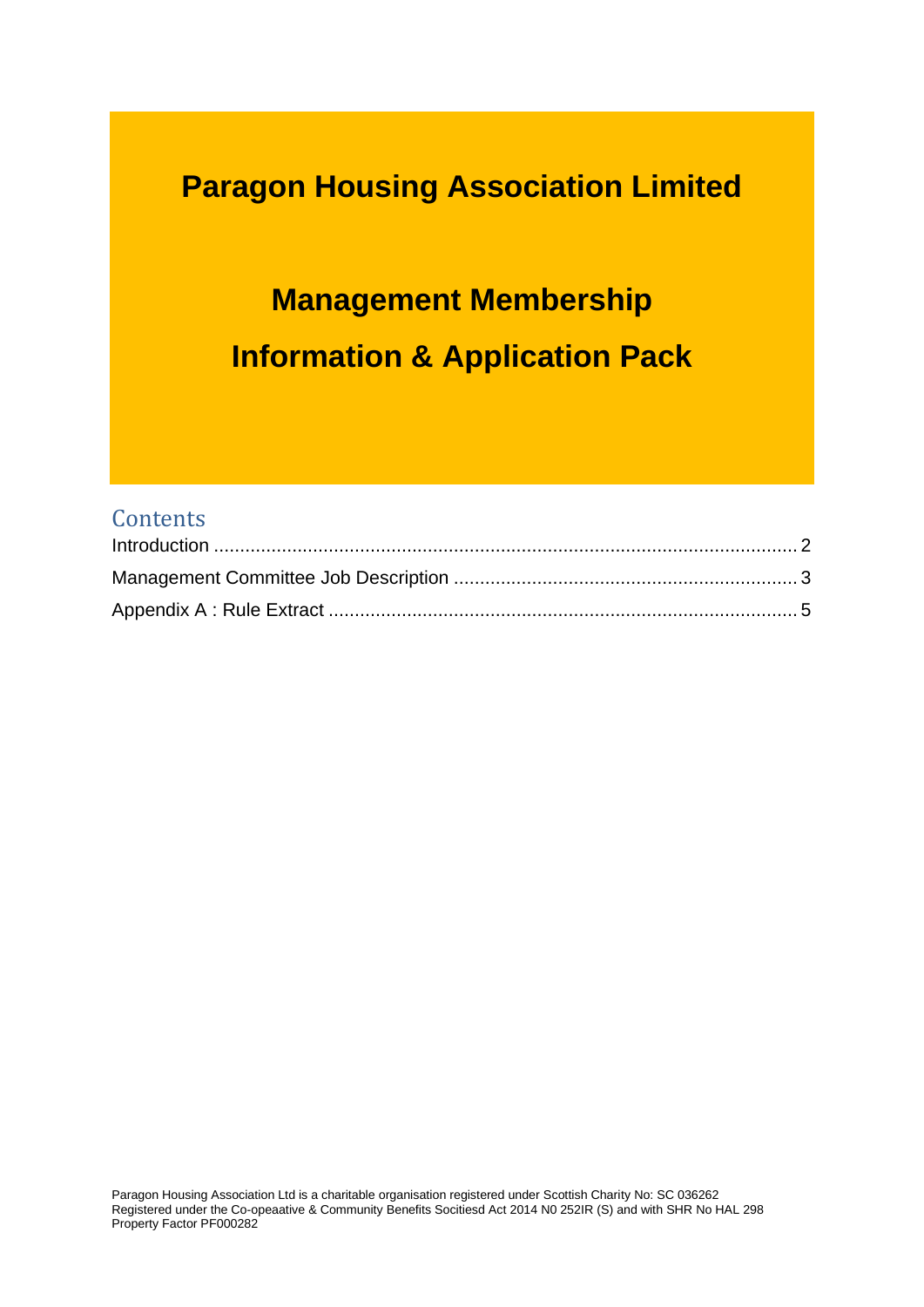### <span id="page-1-0"></span>**Introduction**

The role of the Management Committee member is key to the success of the Association and we recognise that there are many people from different backgrounds who can offer skills and experience to govern the organisation and we welcome interest from all sections of the community.

The standards of performance and behaviours required by Management Committee members are very high. The Association has set high standards through our own policies and practices and we also require to perform to Scottish Housing Regulator's (SHR) standards and those of other regulators such as OSCR. However we also recognise that people may come to us with the aim of developing their skills and knowledge and we are committed to help members develop and grow.

The Management Committee at Paragon is made up of a maximum of 15 members. Members can be elected at the AGM or by filling a casual vacancy or by being coopted. Appendix A sets out the rules around the election/appointment of Committee members. AGM's are usually held in Sept each year and we would require an outline from candidates about the skills and experiences they offer to share this with members.

There are ways to get involved other than election at the AGM. Anyone seeking cooption or to fill a casual vacancy is invited to submit an outline of their skills and experience and will be invited along to meet the Management Committee for their application to be considered.

The Job Description seeks to set out the main requirements for Management Committee member and what support can be offered.

If you are interested in serving as a Management Committee member, please get in touch with our Corporate Services Team. We look forward to hearing from you.

enquiries@paragonha.org.uk

1324 664966

 $\sqrt{\overline{C}}$ : www.paragonha.org.uk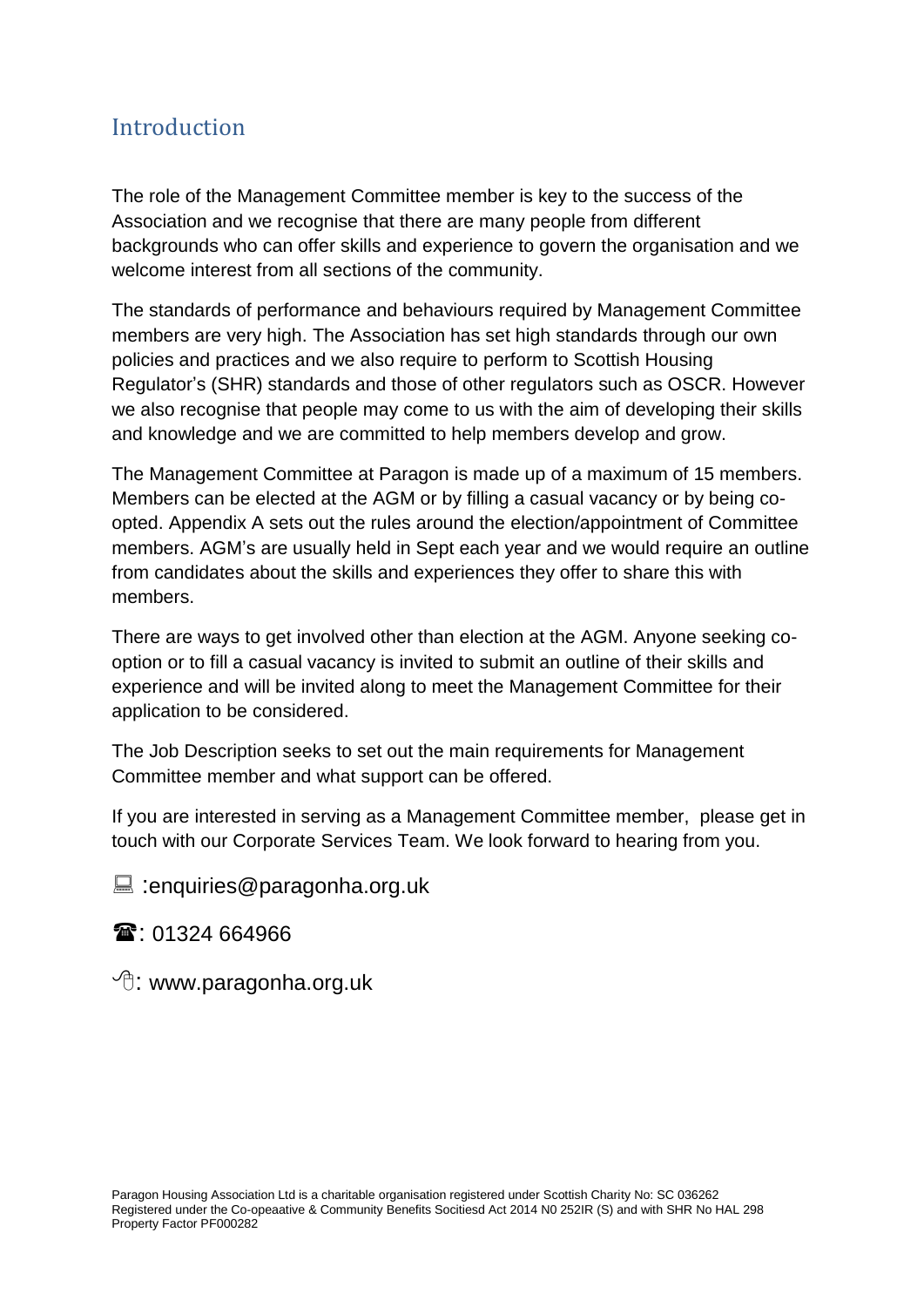## <span id="page-2-0"></span>Management Committee Job Description

#### **Paragon Housing Association Limited Management Committee Job Description<sup>1</sup>**

#### **The Role**

SHR Regulatory Standard 1

*The governing body leads and directs the RSL to achieve good outcomes for its tenants and other service users*

Providing leadership, setting Association strategy and controlling the Association's affairs through appropriate delegated authority with the aim of achieving good outcomes for its tenants and other service users in accordance with Regulatory Standards and Guidance issued by The Scottish Housing Regulator from time to time.

#### **Main Responsibilities**

- Lead and direct the Association's work
- Promote and uphold the Association's values
- Controlling the Association's affairs and ensuring compliance
- Set and monitor standards for service delivery and performance
- Reviewing key performance areas such as finance, service provision
- Reviewing and approving the Association's policies & strategies
- Making major financial decisions about the use of the Association's resources
- Overseeing the way the Association manages risk
- Acting as the employer of the Association's staff
- Reviewing key performance areas such as finance, service provision

#### **Key Expectations& Duties**

- Sign the Code of Conduct annually
- Accept and share collective responsibilities for the decisions of the **Committee**
- Actively and constructively contribute to the work of the Association
- Act in the best interests of the Association and its customers and not to benefit personally of for someone they know
- Declare and manage interests in a timely and open manner
- Take part in annual committee appraisals
- Take part in governance reviews
- Keep up to date with relevant issues
- Take part in training and development activities
- Prepare adequately for meetings
- Work co-operatively with staff and other committee members
- Comply with relevant policies including Payments, Benefits & Entitlements

<u>.</u>

<sup>1</sup> As at August 2019

Paragon Housing Association Ltd is a charitable organisation registered under Scottish Charity No: SC 036262 Registered under the Co-opeaative & Community Benefits Socitiesd Act 2014 N0 252IR (S) and with SHR No HAL 298 Property Factor PF000282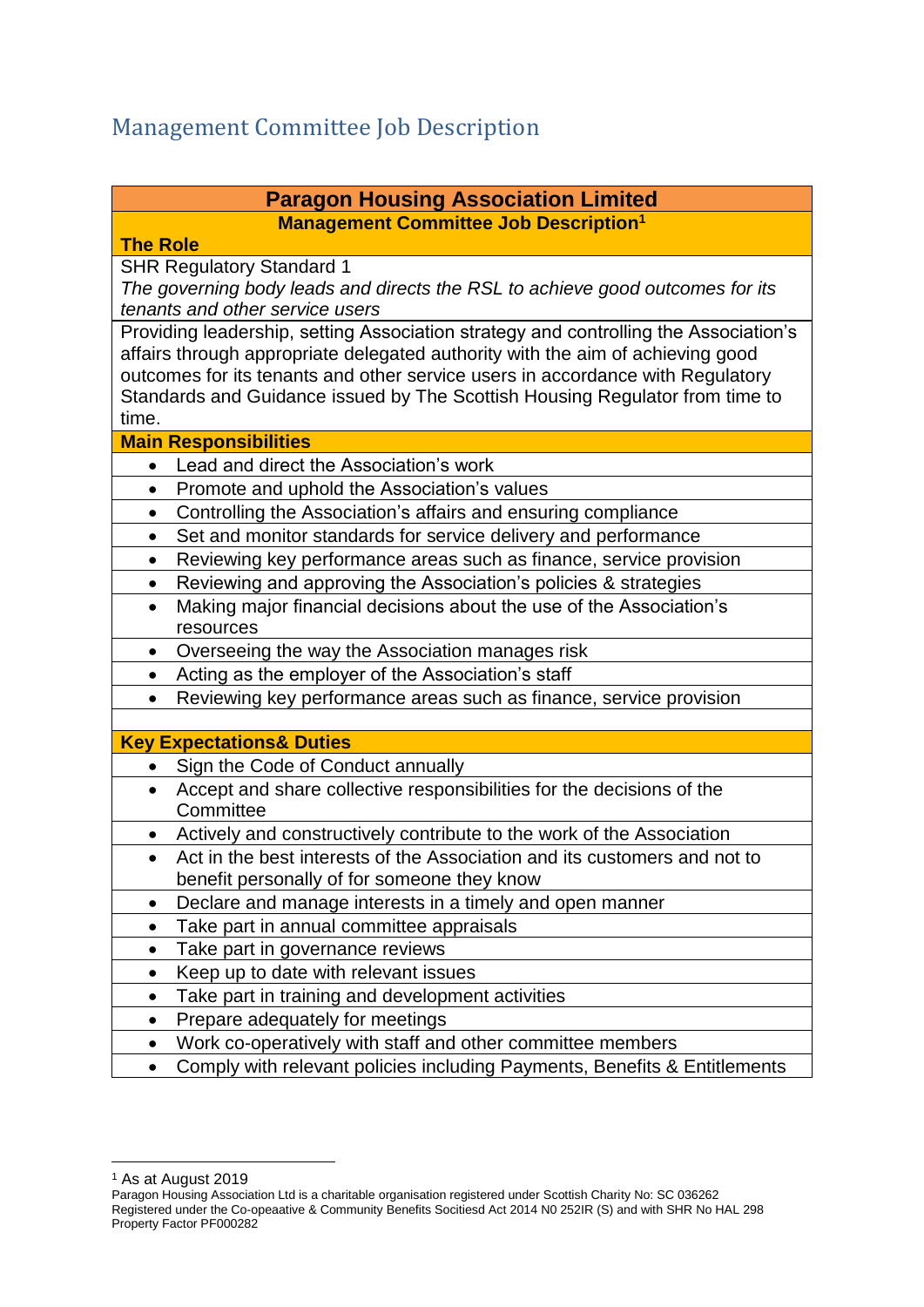| policies               | There is no payment other than expenses paid in line with the relevant |
|------------------------|------------------------------------------------------------------------|
|                        |                                                                        |
|                        |                                                                        |
|                        | An induction process to support you in your roles                      |
|                        | Information, training and advice to support you in your role           |
|                        | Skill development opportunities                                        |
|                        | Networking opportunities                                               |
|                        | Opportunities to work for the benefit of the communities we serve      |
| <b>Your Commitment</b> |                                                                        |
|                        | Attendance at regular Management Committee meetings – up to 12 per     |
| vear                   |                                                                        |
| $\bullet$              | Attendance at Sub Committee meetings - up to 12 per year               |
|                        | Preparing adequately for meetings                                      |
| $\bullet$              | Attendance at AGM and other general meetings                           |
| $\bullet$              | Attendance at training and other events – internal and external – may  |
|                        | include some weekends                                                  |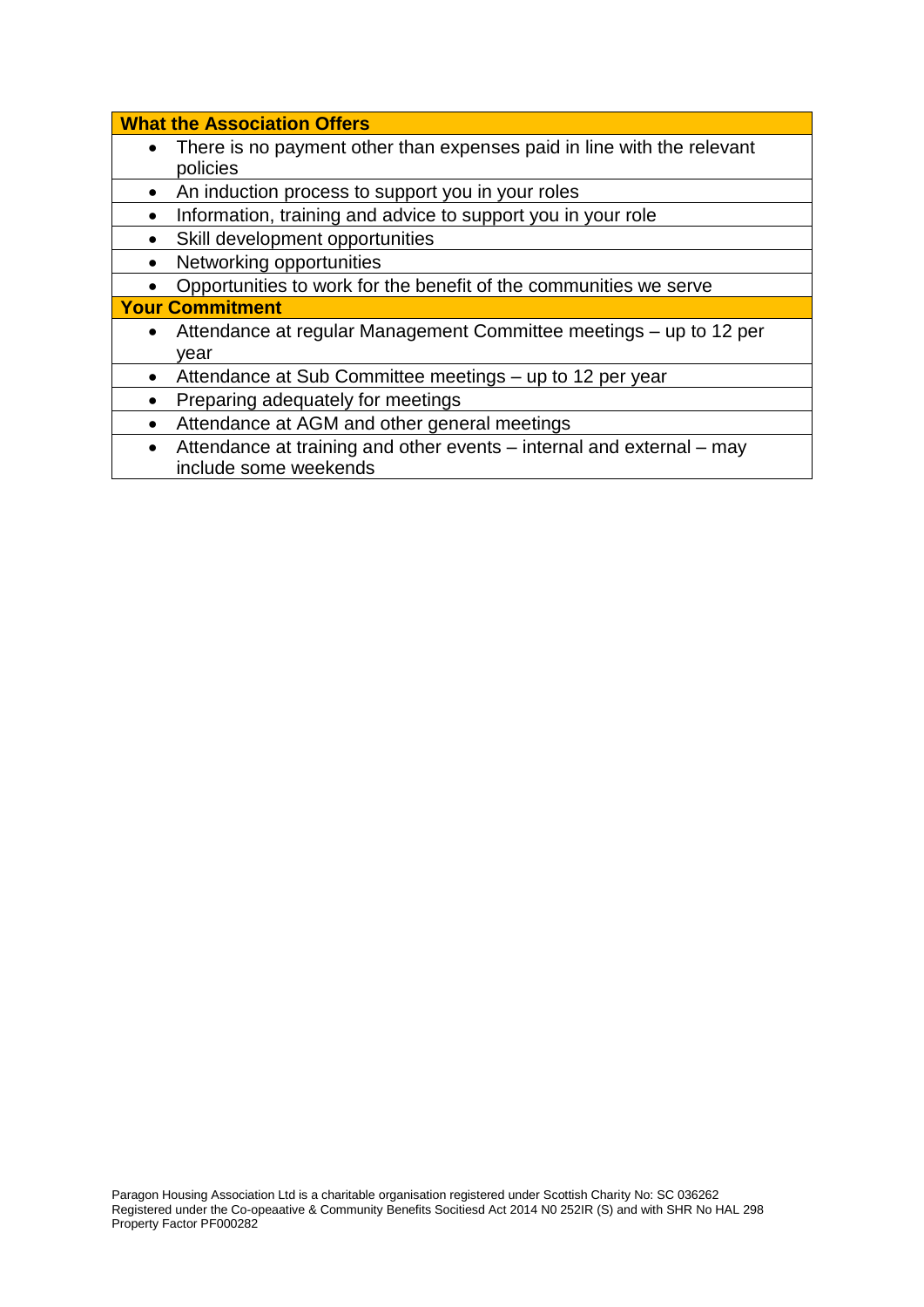## <span id="page-4-0"></span>Appendix A : Rule Extract

#### **ELECTING COMMITTEE MEMBERS**

- 39.1 At the end of the first annual general meeting after the total membership of the Association has risen to seven or more, all Committee Members must retire. From then on at the end of every annual general meeting, at least one-third of the Committee Members or the nearest whole number thereto, must retire. Anybody appointed as a co-optee under Rule 42.1 or to fill a casual vacancy under Rule 41 and who retires for that reason, shall not count towards the one third provision. The retiring Committee Members should be selected in accordance with Rule 39.2.
- 39.2 The retiring Committee Members should be those who have served the longest on the Committee since the date of their last election. If two or more Committee Members have served equally long and cannot agree who should retire, they must draw lots.
- 39.3 Committee Members must also retire if they have been co-opted onto the Committee under Rule 42.1 or have filled casual vacancies under Rule 41.
- 39.4 If a Committee Member retires from the Committee in terms of Rule 39 before or on the date of the next annual general meeting, that Committee Member can stand for re-election without being nominated.
- 40.1 If, at the annual general meeting the number of Members standing for election is less than or equal to the number of vacant places, the Chairperson will declare them elected without a vote. If there are more Members standing for election than there are vacant places, those present at the general meeting or those exercising a postal vote in accordance with Rule 27.6 will elect Members onto the Committee, in accordance with Rule 29.2. Each Member present or who has appointed a representative will have one vote for each place to be filled on the Committee. A Member must not give more than one vote to any one candidate.
- 40.2 The Association will post or send by fax or email intimation of the intended date of the annual general meeting and information on the nomination procedure to each Member at the address, fax number or email address given in the Register of Members of the Association not less than 28 days before the date of the meeting. Nominations for election to the Committee must be in writing and in the form specified by the Association and must give the full name, address and occupation of the Member being nominated. A Member cannot nominate himself/herself for election to the Committee. Nominations must be signed by and include a signed statement from the Member being nominated to show that they are eligible to join the Committee in accordance with Rules 37.4 and 43, and that they are willing to be elected. Nomination forms can be obtained from the Association and must be completed fully and returned by hand or by post to the Association's registered office at least 21 days before the general meeting.
- 41 If an elected Committee Member leaves the Committee between the annual general meetings, this creates a casual vacancy and the Committee can appoint a Member to take their place on the Committee until the next annual general meeting.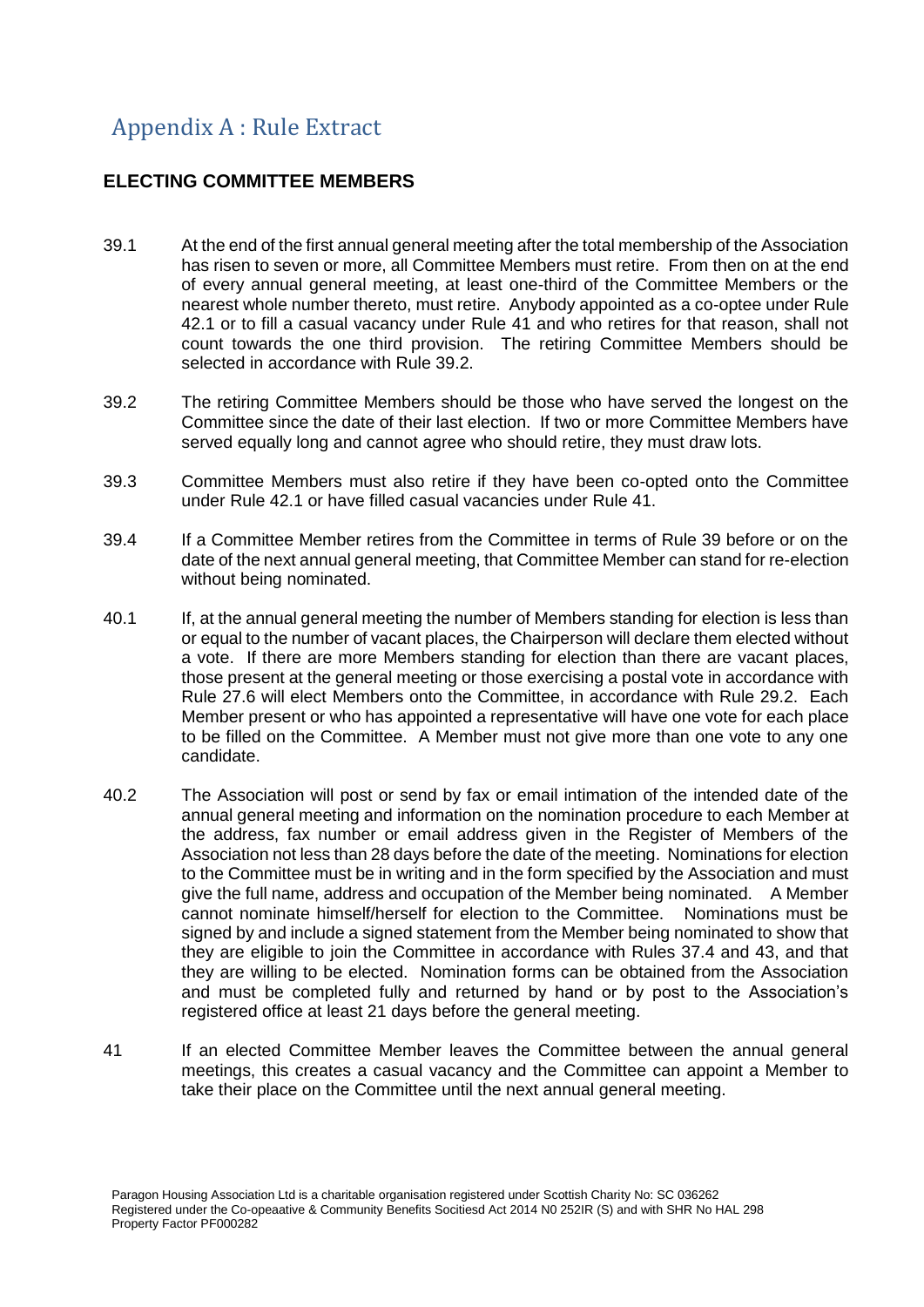#### Co-optees

- 42.1 The Committee can co-opt to the Committee or to a sub-committee anyone it considers is suitable to become a Committee Member or member of a sub-committee. Co-optees do not need to be Members, but they can only serve as co-optees on the Committee or sub-committee until the next annual general meeting or until removed by the Committee. A person co-opted to the Committee can also serve on any sub- committees.
- 42.2 A person appointed as a co-optee shall undertake the role of Committee Member or member of a sub-committee and accordingly will be subject to the duties and responsibilities of a Committee Member. Co-optees can take part in discussions at the Committee or any sub-committees and vote at Committee and sub-committee meetings on all matters except those which directly affect the Rules, the membership of the Association or the election of the Association's Office Bearers. Co-optees may not stand for election, nor be elected as one of the Office Bearers of the Committee.
- 42.3 Committee Members co-opted in this way must not make up more than one-third of the total number of the Committee or sub-committee members at any one time. The presence of co-optees at Committee Meetings will not be counted when establishing whether the minimum number of Committee Members are present to allow the meeting to take place as required by Rule 48 and the presence of co-optees will not count towards the quorum for sub-committee meetings.

#### **Eligibility for the Committee**

- 43.1 A person will not be eligible to be a Committee Member and cannot be appointed or elected as such if:-
	- 43.1.1 he/she has been adjudged bankrupt, has granted a trust deed for or entered into an arrangement with creditors or his/her estate has been sequestrated and has not been discharged; or
	- 43.1.2 he/she has been convicted of an offence involving dishonesty which is not spent by virtue of the Rehabilitation of Offenders Act 1974 or an offence under the Charities and Trustee Investment (Scotland) Act 2005; or
	- 43.1.3 he/she is a party to any legal proceedings in any Court of Law by or against the Association; or
	- 43.1.4 he/she is or will be unable to attend the Committee Meetings for a period of 12 months; or
	- 43.1.5 he/she has been removed from the Committee of another registered social landlord within the previous five years; or
	- 43.1.6 he/she has resigned from the Committee in the previous five years in circumstances where the resignation was submitted after the date of his/her receipt of notice of a special committee meeting convened to consider a resolution for his/her removal from the Committee in terms of Rule 44.5; or
	- 43.1.7 he/she has been removed from the Committee in terms of Rules 44.4 or 44.5 within the previous five years; or
	- 43.1.8 he/she has been removed, disqualified or suspended from a position of management or control of a charity under the provisions of the Law Reform (Miscellaneous Provisions) (Scotland) Act 1990 or the Charities and Trustee Investment (Scotland) Act 2005; or